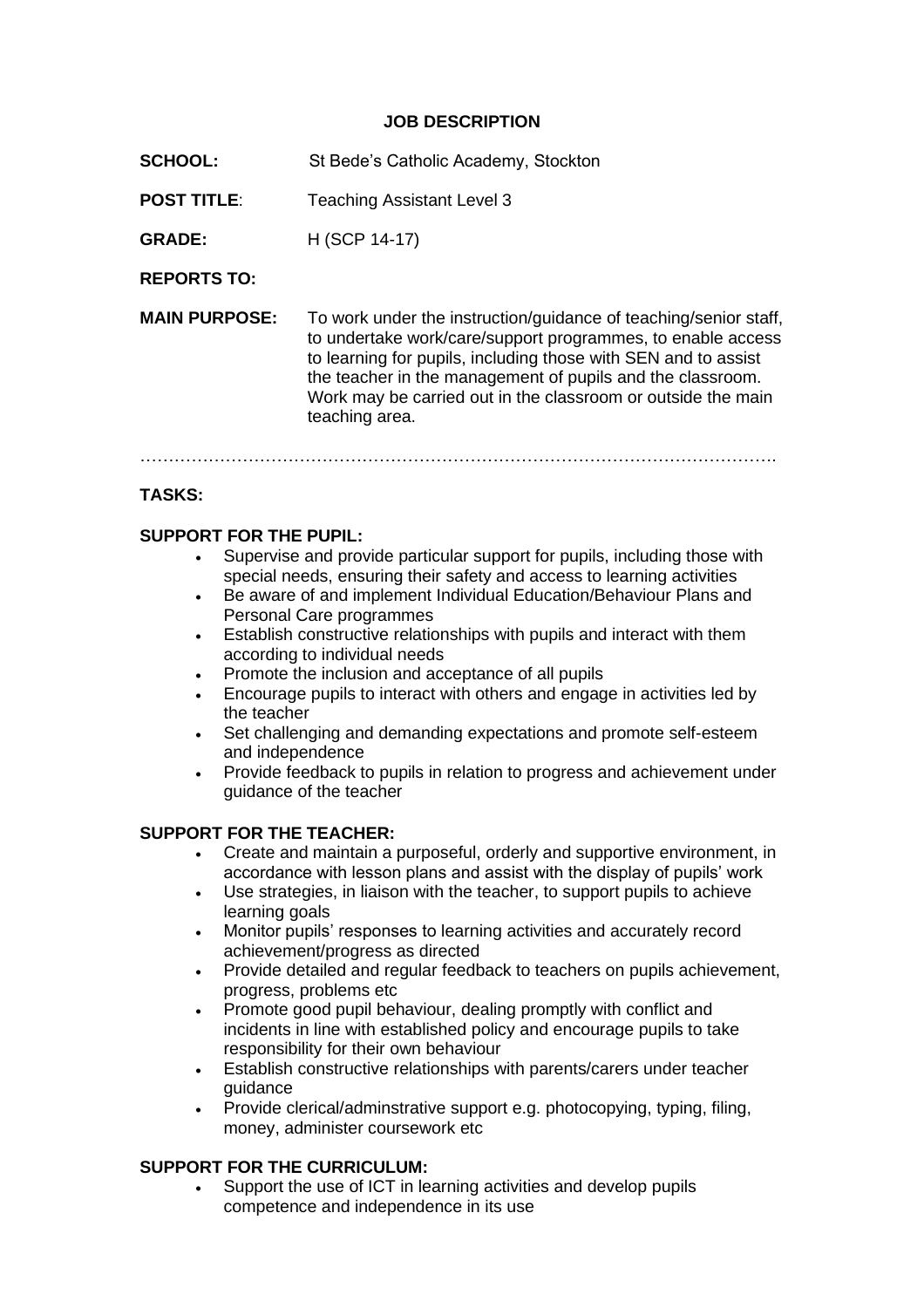• Prepare, maintain and use equipment/resources required to meet the lesson plans/relevant learning activity and assist pupils in their use

# **SUPPORT FOR THE SCHOOL:**

- Be aware of and comply with policies and procedures relating to Child Protection, health, safety and security, confidentiality and data protection reporting all concerns to an appropriate person
- Be aware of and support difference and ensure all pupils have equal access to opportunities to learn and develop
- Contribute to the overall ethos/work/aims of the school
- Appreciate and support the role of other professionals
- Attend and participate in relevant meetings as required
- Assist with the supervision of pupils out of lesson times
- Accompany teaching staff and pupils on visits, trips and out of school activities as required and take responsibility for a group under the supervision of the teacher
- Participate in training and other learning activities and performance development as required
- Show a duty of care and take appropriate action to comply with Health & Safety requirements at all time
- Demonstrate and promote commitment to Equal Opportunities and to the elimination of behaviour and practices that could be discriminatory

#### **The post holder may reasonably be expected to undertake other duties commensurate with the level of responsibility that may be allocated from time to time.**

Signed:

Date: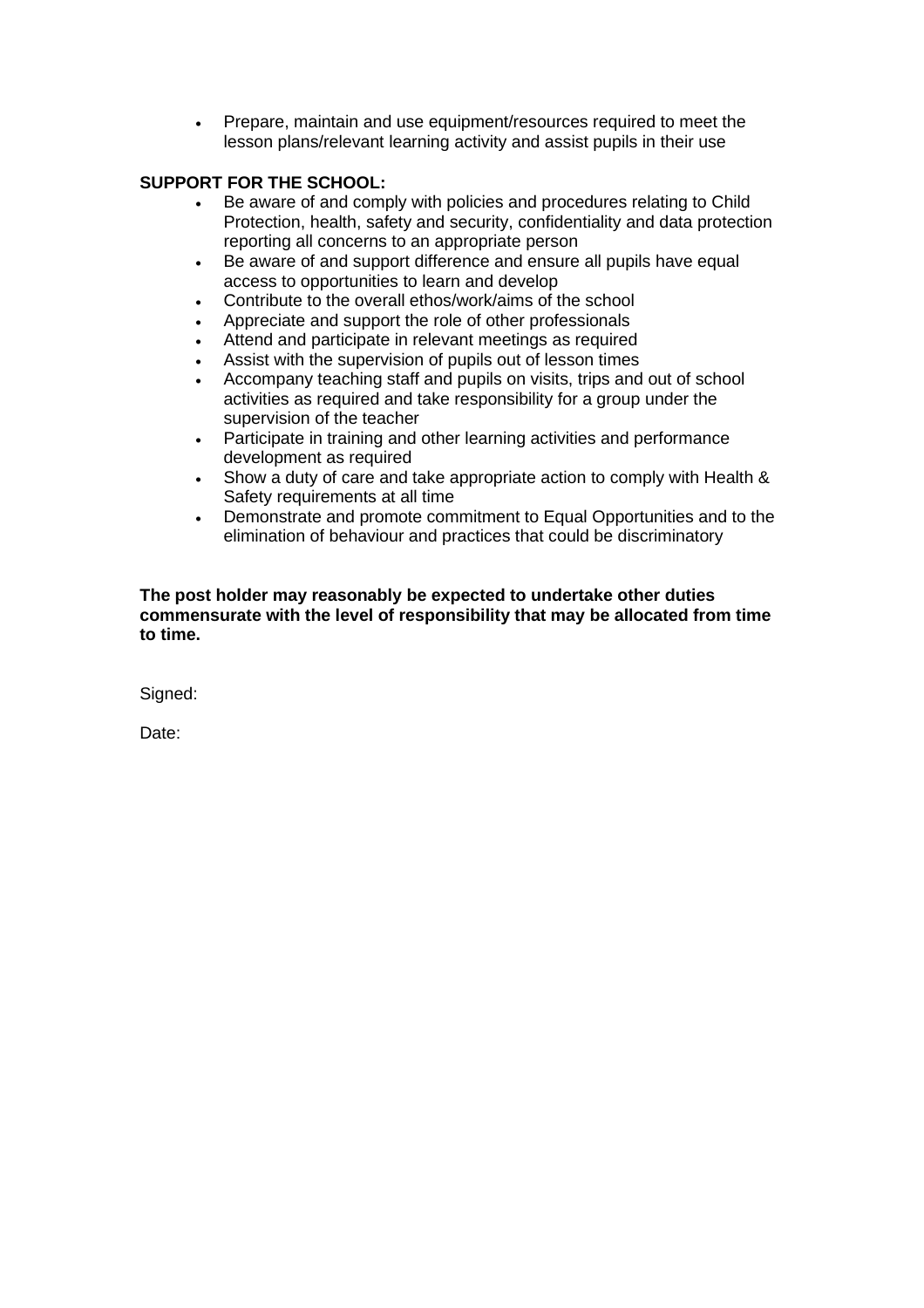# **PERSON SPECIFICATION**

**POST TITLE:** Teaching Assistant Level 2

 **GRADE:** H (SCP 14-17)

|                                            | <b>Essential</b>                                                                                                                                                                                                                                                                                                                                                                                                                                                                                                                                                                                                                                         | <b>Desirable</b>                                                                                                                                                                                                                                                                                         |
|--------------------------------------------|----------------------------------------------------------------------------------------------------------------------------------------------------------------------------------------------------------------------------------------------------------------------------------------------------------------------------------------------------------------------------------------------------------------------------------------------------------------------------------------------------------------------------------------------------------------------------------------------------------------------------------------------------------|----------------------------------------------------------------------------------------------------------------------------------------------------------------------------------------------------------------------------------------------------------------------------------------------------------|
| <b>QUALIFICATIONS/</b><br><b>TRAINING:</b> | Requirement to complete<br>$\bullet$<br><b>DCSF Teaching Assistant</b><br><b>Induction Programme</b><br>Willingness to participate in<br>$\bullet$<br>relevant training and<br>development opportunities<br>NVQ Level 2 or equivalent<br>qualification in relevant<br>discipline OR appropriate<br>experience                                                                                                                                                                                                                                                                                                                                            | First Aid training or<br>$\bullet$<br>willingness to undertake<br>appointed person<br>certificate in First Aid<br><b>Child Protection training</b><br>Training in the<br>$\bullet$<br>literacy/numeracy<br>strategy<br><b>Training in Special</b><br>$\bullet$<br><b>Educational Needs</b><br>strategies |
|                                            |                                                                                                                                                                                                                                                                                                                                                                                                                                                                                                                                                                                                                                                          |                                                                                                                                                                                                                                                                                                          |
| <b>EXPERIENCE:</b>                         | Recent and relevant<br>experience of working with<br>and/or caring for children within<br>a specified age range/subject<br>area, preferably within an<br>education setting                                                                                                                                                                                                                                                                                                                                                                                                                                                                               | Experience of working in<br>a school environment                                                                                                                                                                                                                                                         |
|                                            |                                                                                                                                                                                                                                                                                                                                                                                                                                                                                                                                                                                                                                                          |                                                                                                                                                                                                                                                                                                          |
| <b>SKILLS/</b><br><b>KNOWLEDGE:</b>        | Ability to relate well to children<br>$\bullet$<br>and adults<br>Ability to work effectively within<br>$\bullet$<br>a team environment,<br>understanding classroom roles<br>and responsibilities<br>Ability to build effective working<br>$\bullet$<br>relationships with all pupils and<br>colleagues<br>Ability to promote a positive<br>ethos and role model positive<br>attributes<br>Ability to work with children at<br>$\bullet$<br>all levels regardless of specific<br>individual needs<br>General understanding of<br>national curriculum and other<br>basic learning<br>programmes/techniques (within<br>specified age range/subject<br>area) | Relevant knowledge of<br>$\bullet$<br><b>First Aid</b><br>Knowledge of Child<br>$\bullet$<br>Protection<br><b>Equal Opportunities and</b><br>$\bullet$<br>recognising the nature of<br>the diverse school<br>community<br>Understanding of basic<br>technology - computer,<br>video, photocopier etc     |